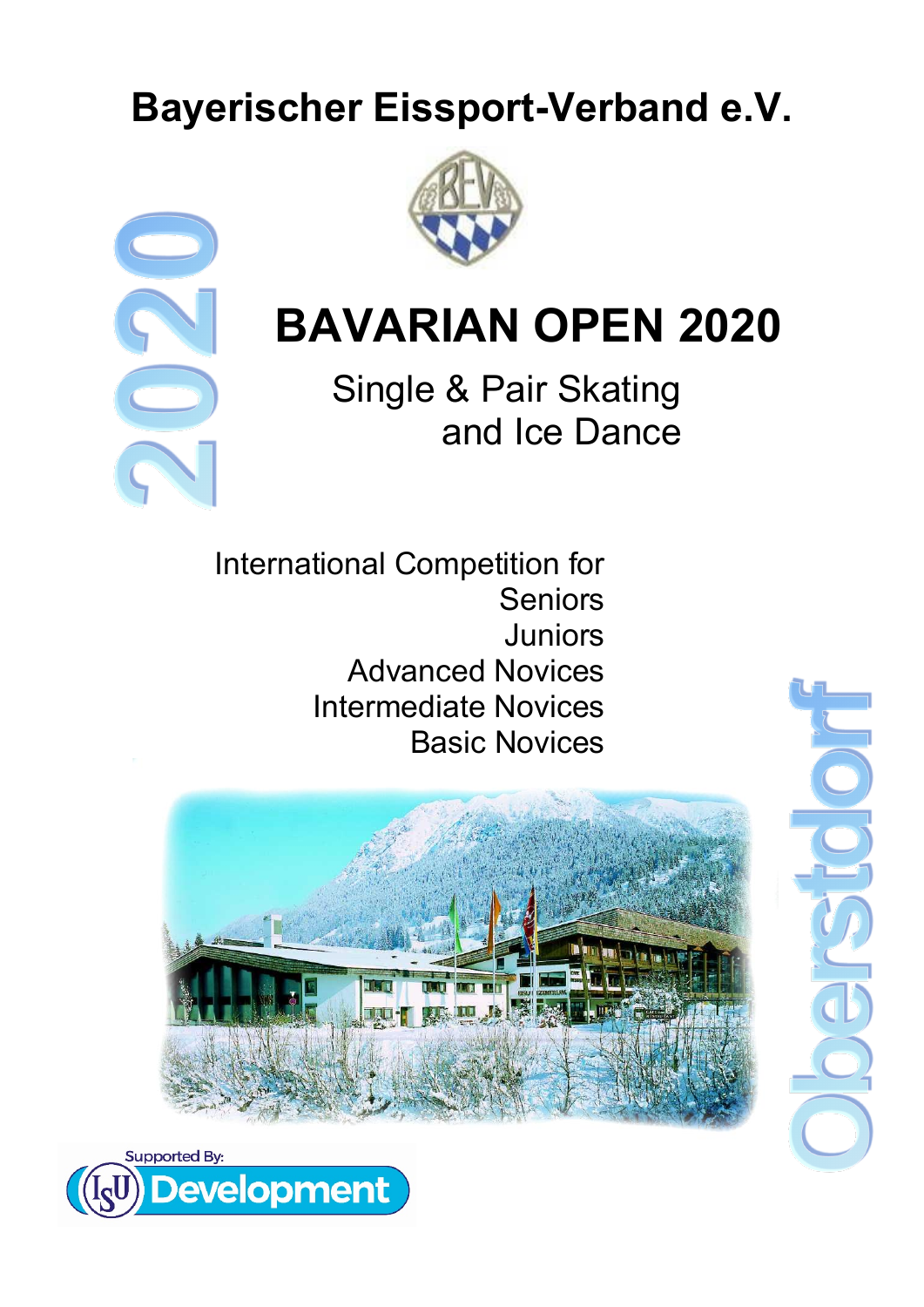# **BAVARIAN OPEN 2020 Single & Pair Skating and Ice Dance**

*International Competition* 

*for Seniors, Juniors, Advanced Novices, Intermediate Novices and Basic Novices (Ice Dance and Pairs)*

> **Oberstdorf, Germany** 03 – 09, February 2020

> > **organized by**

**BAYERISCHER EISSPORT-VERBAND e.V.**



and

Eissport-Club Oberstdorf e.V. Sportstätten Oberstdorf





**sanctioned by** 

**Deutsche Eislauf-Union e.V.**





2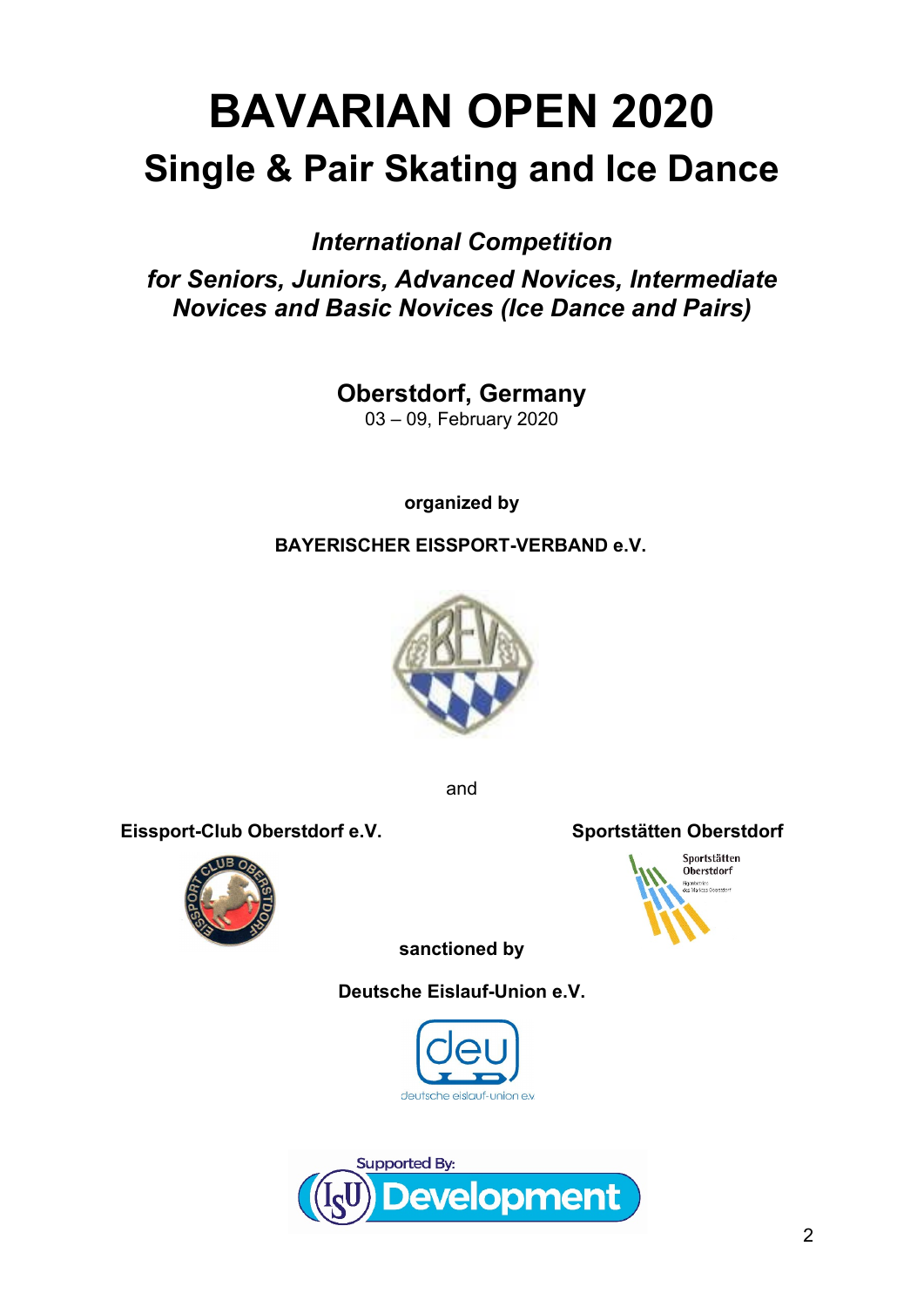# **Announcement / Invitation**

### **1. General**

The **Bavarian Open Competition** is conducted in accordance with the ISU Constitution and General Regulations 2018, the Special Regulations & Technical Rules Single & Pair Skating and Ice Dance 2018, the relevant ISU Communications and this Announcement.

The **Bavarian Open Competition** is open to all competitors who belong to an ISU Member and qualify with regard to eligibility according to ISU Rule 102, provided their ages fall within the limits specified in ISU Rule 108, paragraph 3 and they meet the participation, citizenship and residency requirements in ISU Rule 109, paragraphs 1 through 5 and ISU Communication 2030 or any update of this Communication.

In accordance with ISU Rule 109 and ISU Communication 2030 all Skaters who do not have the nationality of the Member by which they have been entered or who, although having such nationality, have in the past represented another Member, must produce an ISU Clearance Certificate. Passports of all Skaters as well as the ISU Clearance Certificate, if applicable, have to be presented at the accreditation of the event for verification.

#### **Organizer: Bayerischer Eissport-Verband e.V.**

Place: Bundesleistungszentrum Oberstdorf Roßbichlstraße 2 - 6 D- 87561 Oberstdorf

> The main arena and the practice rink are side by side in the same building with the ice surface of 60m x 30m, heated, airconditioned and closed. Phone: +49 8322 700 5006 Fax: +49 8322 700 5099 Mail to: [Thomas-speiser@oberstdorf-sport.de](file:///E:%5C..%5C..%5C..%5C..%5CUsers%5CPeter%20Krick%5CAppData%5CLocal%5CMicrosoft%5CWindows%5CPeter%20Krick%5CAppData%5CUsers%5CJulia%20Degenhardt%5CAppData%5CAppData%5CLocal%5CUsers%5CPeter%20Krick%5CAppData%5CLocal%5CAppData%5CUsers%5CJulia%20Degenhardt%5CAppData%5CLocal%5CMicrosoft%5CWindows%5CUsers%5CPeter%20Krick%5CAppData%5CAppData%5CLocal%5CMicrosoft%5CWindows%5CTemporary%20Internet%20Files%5CContent.IE5%5CO6YYXZ27%5CThomas-speiser@oberstdorf-sport.de)

- **Date: February 03 – 09, 2020**
- **Entries:** Members of the International Skating Union and their respective Member Clubs are invited to participate in the competition.

Competitors are to enter by their respective Member Federation. The OC will only accept entries from Member Clubs if they are stamped by the respective Member Federation.

Entries into Pair Categories are not limited.

Single and Ice Dance Categories:

Members may enter into each category up to three individual Skaters/ Ice Dance couples with the exception of the Advanced Novice category in ID, Intermediate Novice category in ID and Basic Novice category in ID, in which up to four couples will be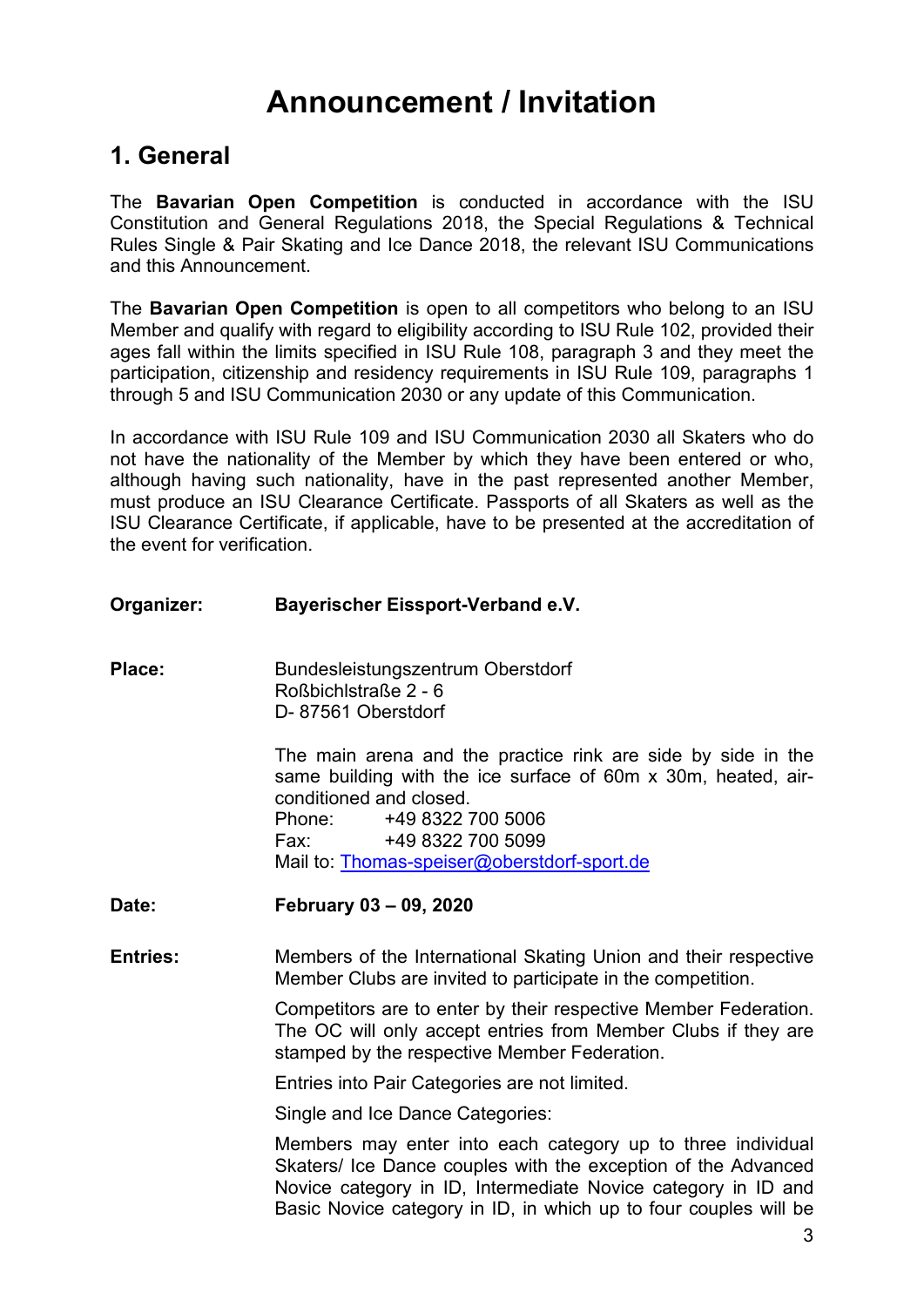accepted. Members are welcome to add names of substitute skaters. Due to the total number of entries in each category the OC will decide, how many substitute Skaters/ Couples are accepted. The entry of the host member is not limited. Please note that the organizer may divide categories with too many entries into subgroups formed by age. Attached entry forms (Appendix A-C) have to be filled in precisely and have to be sent to the Organizer:

Bayerischer Eissport-Verband e.V. Georg-Brauchle-Ring 93 80992 München Fax: +49 89 15799220 Mail to Ms. Barbara Glatz: [b.glatz@bev-eissport.de](mailto:b.glatz@bev-eissport.de)

#### **Entry Deadline is January 10, 2020**

**Entry Fee: Seniors, Juniors, Advanced Novices, Intermediate Novice ID** Single Skater: € 70 per person Pairs / Ice Dance couples: € 90 per pair/couple **Intermediate Novice Singles, Basic Novice Pairs/ Ice Dance** Single Skater: € 50 per person Pairs / Ice Dance couples:  $\epsilon$  60 per pair/couple

> By Entry Deadline the Entry Fees must have been transferred to the following bank account:

Bayerischer Eissport-Verband e.V. HypoVereinsbank/UniCredit Bank AG Konto 1640035028 BLZ 700 202 70 IBAN DE80 7002 0270 1640 0350 28 BIC HYVEDEMMXXX

**Please Note: Entries can only be accepted when the Entry Fee has arrived** at the Organizers account. **concerned will receive a confirmation.**

**Expenses:**

**Competitors:** The organizer will not cover any expenses of competitors.

**Officials:** Members are kindly requested to nominate one International/ISU Judge or International/ISU TS/TC Official for Figure Skating and/or Ice Dance. Judges or TS/TC Officials qualified for both disciplines are very welcome. The nomination of a substitute is appreciated, but the Organizer reserves the right to reduce the number of Judges/Technical Officials in case of too many nominations. The composition of the panels will be finalised after the Entry deadline. It will be published to the participating Member in time. The organizer will cover accommodation for accepted Judges/Technical Officials. Meals are provided for them at the ice-rink during the days of competition.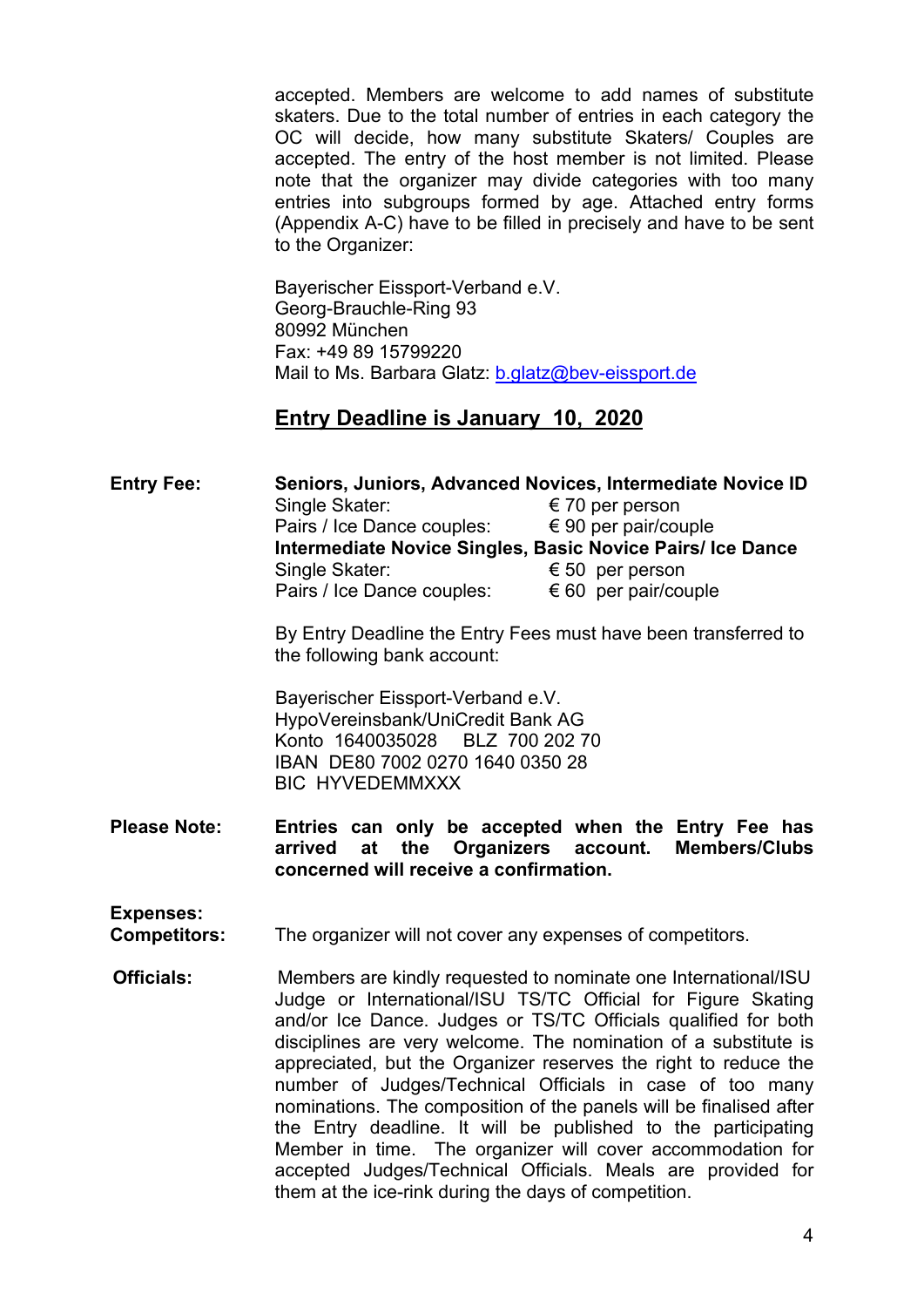- **Time-Schedule:** The competition starts on February 03, 2020 and will be finished on Sunday, February 09, 2020. A detailed Time Schedule is sent to all participating Members soon after the Entry deadline.
- **Accommodation:** The organizer will care about the hotel arrangements for accepted Judges and Technical Officials only.

Skaters, coaches and other team members may book accommodation individually through:

> **Tourismus Oberstdorf Vertriebsservice** Prinzregenten-Platz 1 87561 Oberstdorf Phone: +49 8322 / 700 – 2797 Fax: +49 8322 / 700 – 1399 Email: [reservierung@oberstdorf.de](mailto:reservierung@oberstdorf.de)

#### **Password: "Bavarian Open Figure Skating 2020***"*

- **Accreditation:** The official accreditation is located at the main entrance of the Ice Rink. Accreditation will be given to Competitors/Coaches, Judges, as well as to Team Officials, as long as they are officially entered with the respective entry form.
- **Draws:** The Initial Draws are conducted prior to the respective events. A special Draw Schedule will be published together with the Official Time Schedule. There will be no Intermediate Draws. The starting order of FS/FD is the reverse order of the result of SP/RD/PD.
- **Results:** The determination and publication of the results will be done according to ISU Technical Rules for Single & Pair Skating and Ice Dance 2018, Rule 352 and 353.
- **Awards:** The first three placed Skaters/Couples in each discipline are awarded with Trophies. Diplomas and small memory gifts will be provided for all participants. A special Award Ceremony Schedule will be published with the Official Time Schedule.
- **Liability:** In accordance with ISU Rule 119, it is the sole responsibility of each Member participating in the Bavarian Open Figure Skating and Ice Dance 2020, to provide medical and accident insurance for their athletes, officials and all other members of the Member's team. Such insurance must assure full medical attendance and also the return to the home country by air transport or by other expeditious means of the ill or injured person.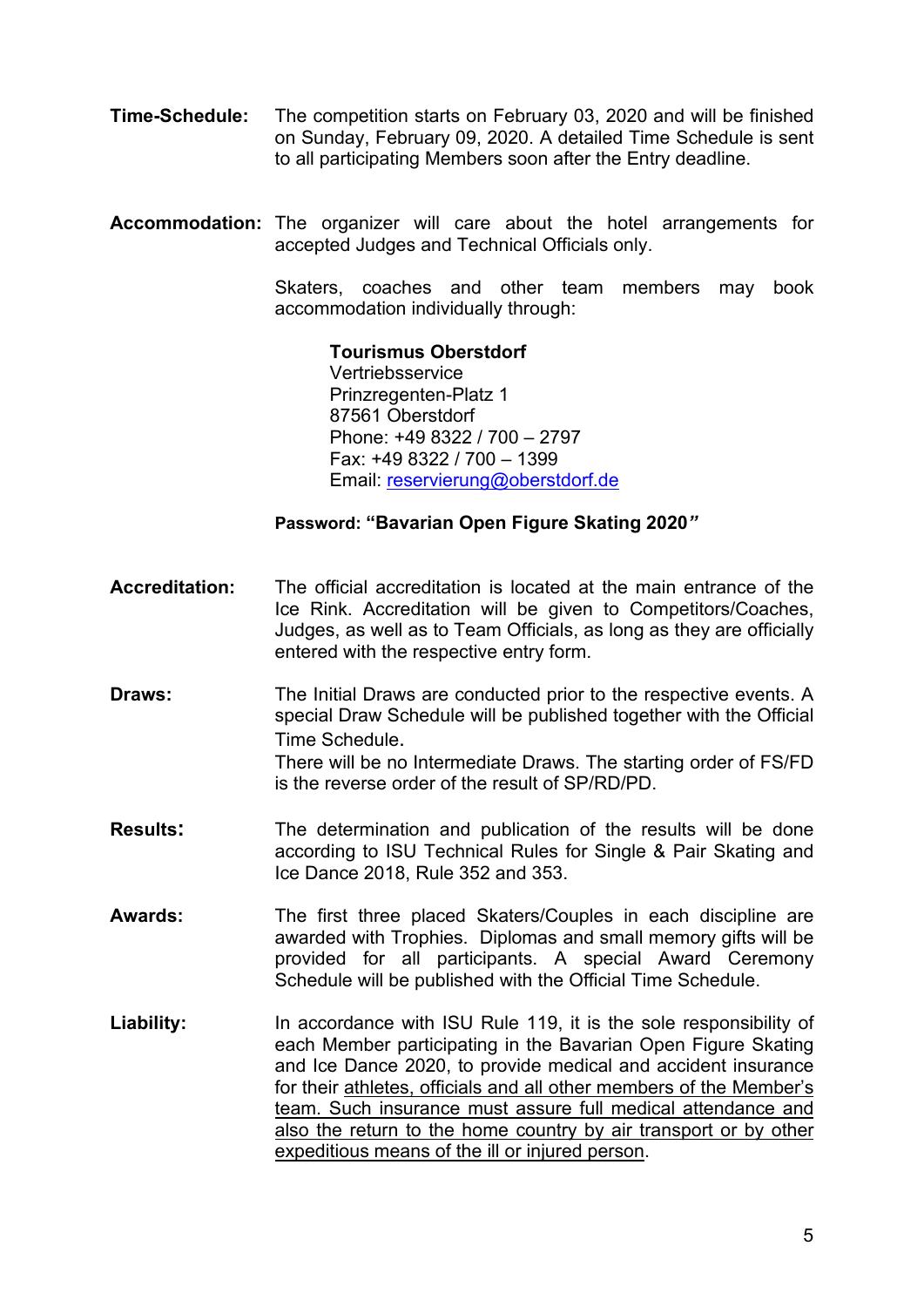The Organizer assumes no responsibility for or liability with respect to bodily or personal injury or property damage incurred in connection by Competitors and Officials.

**Live Stream:** Live Stream of the Competition is provided.

# **Technical Data Single & Pair Skating**

| <u>Seniors</u><br><b>Age Requirements:</b>    | In accordance to ISU Constitution and General<br>Regulations 2018, Rule 108, paragraph 3                                                                                                            |
|-----------------------------------------------|-----------------------------------------------------------------------------------------------------------------------------------------------------------------------------------------------------|
| <b>Senior Men</b><br><b>Short Program:</b>    | Duration: 2.40 min +/- 10 sec<br>Required elements according to ISU Special Regulations<br>& Technical Rules Single & Pair Skating 2018 Rule 611.1<br>and 2 and the relevant ISU Communication.     |
| <b>Free Skating:</b>                          | Duration: 4 min +/- 10 sec<br><b>Well balanced Program</b><br>In accordance to ISU Special Regulations & Technical<br>Rules Single & Pair Skating 2018 Rule 612.1                                   |
| <b>Senior Ladies</b><br><b>Short Program:</b> | Duration: $2.40$ min $+/- 10$ sec<br>Required elements according to ISU Special Regulations<br>& Technical Rules Single & Pair Skating 2018 Rule 611.1<br>and 2 and the relevant ISU Communication  |
| <b>Free Skating:</b>                          | Duration: 4 min $+/- 10$ sec<br><b>Well balanced Program</b><br>In accordance to ISU Special Regulations & Technical<br>Rules Single & Pair Skating 2018 Rule 612.1                                 |
| <b>Senior Pairs</b><br><b>Short Program:</b>  | Duration: $2.40$ min $+/- 10$ sec<br>Required elements according to ISU Special Regulations<br>& Technical Rules Single & Pair Skating 2018 Rule 620.1<br>and 2 and the relevant ISU Communication. |
| <b>Free Skating:</b>                          | Duration: 4 min $+/- 10$ sec<br><b>Well balanced Program</b><br>In accordance to ISU Special Regulations & Technical<br>Rules Single & Pair Skating 2018 Rule 621.2                                 |
| <u>Juniors</u><br><b>Age Requirements:</b>    | In accordance to ISU Constitution and General<br>Regulations 2018, Rule 108, paragraph 3                                                                                                            |
| <b>Junior Men</b><br><b>Short Program:</b>    | Duration: 2.40 min +/- 10 sec                                                                                                                                                                       |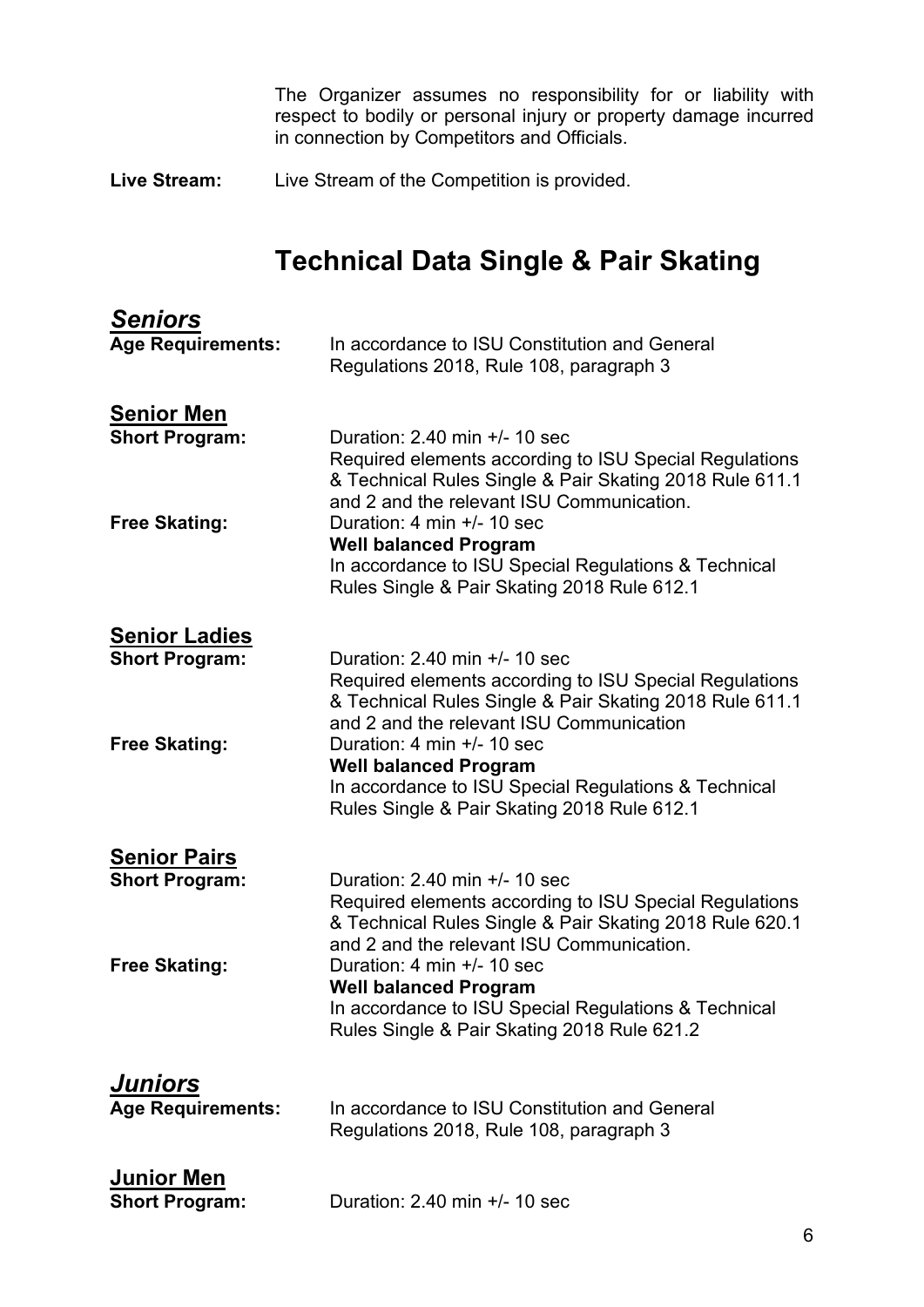| <b>Free Skating:</b>                          | Required elements in accordance to ISU Special<br>Regulations & Technical Rules Single & Pair Skating 2018<br>Rule 611.1 and 3 and the relevant ISU Communication.<br>Duration: $3\frac{1}{2}$ min +/- 10 sec<br><b>Well balanced Program</b><br>In accordance to ISU Special Regulations & Technical<br>Rules Single & Pair Skating 2018 Rule 612.1 and the<br>relevant ISU Communication. |
|-----------------------------------------------|---------------------------------------------------------------------------------------------------------------------------------------------------------------------------------------------------------------------------------------------------------------------------------------------------------------------------------------------------------------------------------------------|
| <b>Junior Ladies</b><br><b>Short Program:</b> | Duration: $2.40$ min $+/- 10$ sec<br>Required elements in accordance to ISU Special<br>Regulations & Technical Rules Single & Pair Skating 2018<br>Rule 611.1 and 3 and the relevant ISU Communication.                                                                                                                                                                                     |
| <b>Free Skating:</b>                          | Duration: $3\frac{1}{2}$ min $+/-$ 10 sec<br><b>Well balanced Program</b><br>In accordance to ISU Special Regulations & Technical<br>Rules Single & Pair Skating 2018 Rule 612.1 and the<br>relevant ISU Communication.                                                                                                                                                                     |
| <b>Junior Pairs</b>                           |                                                                                                                                                                                                                                                                                                                                                                                             |
| <b>Short Program:</b>                         | Duration: $2.40$ min $+/- 10$ sec<br>Required elements according to ISU Special Regulations<br>& Technical Rules Single & Pair Skating 2018 Rule 620. 1<br>and 3 and the relevant ISU Communication.                                                                                                                                                                                        |
| <b>Free Skating:</b>                          | Duration: $3\frac{1}{2}$ min $+/-$ 10 sec<br><b>Well balanced Program</b><br>In accordance to ISU Special Regulations & Technical<br>Rules Single & Pair Skating 2018 Rule 621.3 and the<br>relevant ISU Communication.                                                                                                                                                                     |
| <b>Novices</b><br>Age requirements:           | In accordance to ISU Constitution and General<br>Regulations 2018, Rule 108. Paragraph 3.c)                                                                                                                                                                                                                                                                                                 |
| <b>Advanced Novice Girls and Boys</b>         |                                                                                                                                                                                                                                                                                                                                                                                             |
|                                               |                                                                                                                                                                                                                                                                                                                                                                                             |
| <b>Short Program:</b><br><b>Free Skating:</b> | Duration: 2.20 min +/- 10 sec<br>Required elements in accordance to ISU Communication<br>No. 2242 Guidelines for International Novice Competitions<br>Single Skating Advanced Novice Girls and Boys B 2.3<br>Girls: $3 \text{ min} +/- 10 \text{ sec}$<br>Duration:                                                                                                                         |
|                                               | Boys: 3 min +/- 10 sec<br><b>Well balanced program</b><br>In accordance to ISU Communication No. 2242<br><b>Guidelines for International Novice Competitions</b><br>Single Skating Girls and Boys B 2.3                                                                                                                                                                                     |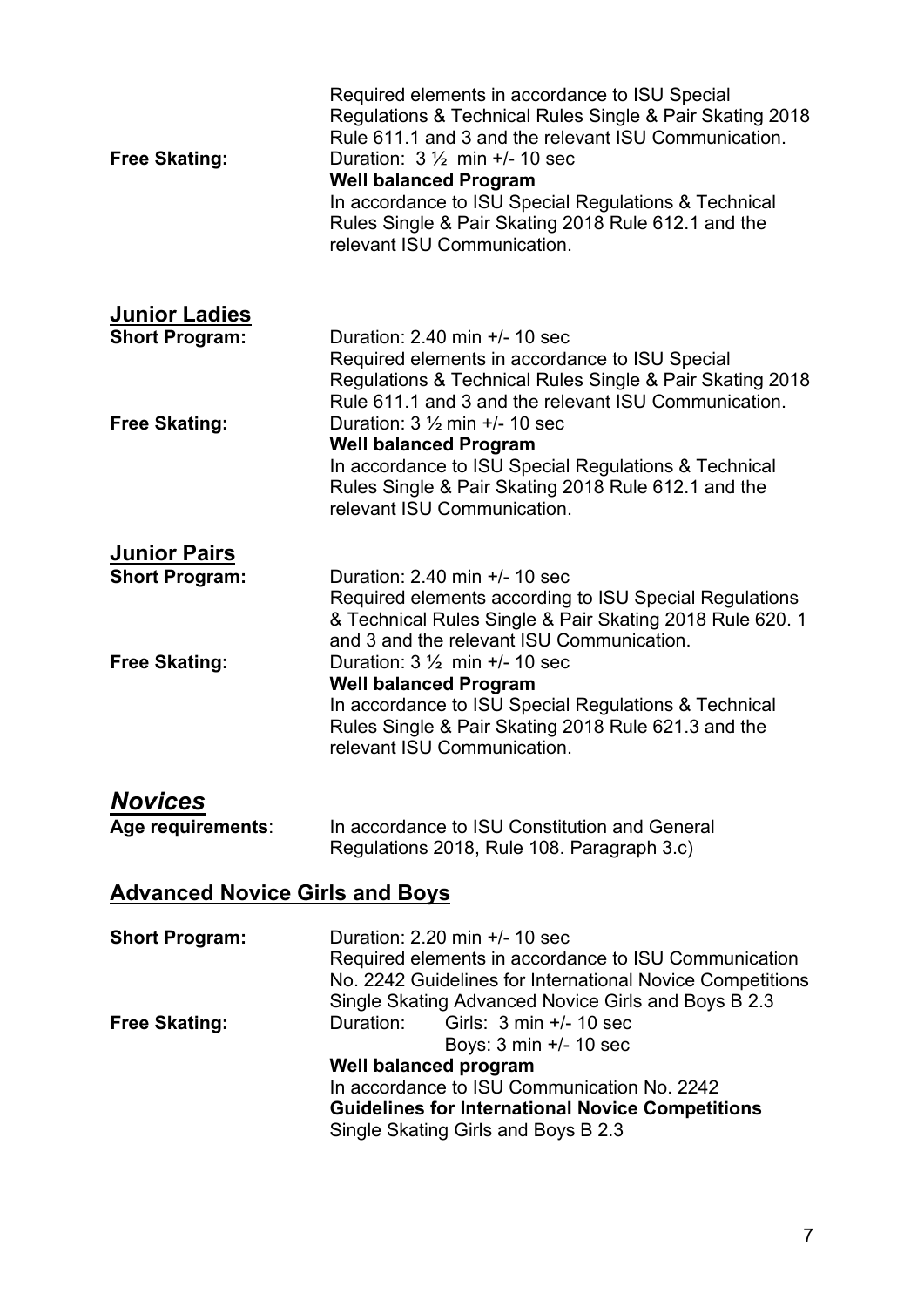### **Advanced Novice Pairs**

| <b>Short Program:</b> | Duration: 2.20 min +/- 10 sec<br>Required elements in accordance to ISU Communication<br>No. 2242 Guidelines for International Novice Competitions<br>Pair Skating Advanced Novice B 3.2                              |
|-----------------------|-----------------------------------------------------------------------------------------------------------------------------------------------------------------------------------------------------------------------|
| <b>Free Skating:</b>  | Duration: $3 \text{ min} +/- 10 \text{ sec}$<br>Well balanced program<br>In accordance to ISU Communication No. 2242<br><b>Guidelines for International Novice Competitions</b><br>Pair Skating Advanced Novice B 3.2 |

### **Intermediate Novice Girls and Boys**

| <b>Free Skating:</b> | Duration: | Girls: $3 \text{ min} +/- 10 \text{ sec}$ |
|----------------------|-----------|-------------------------------------------|
|                      |           | Boys: 3 min +/- 10 sec                    |

**Well balanced program** In accordance to ISU Communication No. 2242 **Guidelines for International Novice Competitions** Single Skating Girls and Boys B 2.2

| <b>Basic Novice Pairs</b> |                                                         |
|---------------------------|---------------------------------------------------------|
| <b>Free Skating:</b>      | Duration: $3 \text{ min} +/- 10 \text{ sec}$            |
|                           | Well balanced program                                   |
|                           | In accordance to ISU Communication No. 2242             |
|                           | <b>Guidelines for International Novice Competitions</b> |
|                           | Pair Skating basic Novice B 3.1                         |
|                           |                                                         |

# **Technical Data Ice Dance**

| <b>Seniors</b>           |                                                                                                                                                                                                                                                                          |
|--------------------------|--------------------------------------------------------------------------------------------------------------------------------------------------------------------------------------------------------------------------------------------------------------------------|
| <b>Age Requirements:</b> | In accordance with ISU Constitution and General<br>Regulations 2018, Rule 108, paragraph 3.a)                                                                                                                                                                            |
| <b>Rhythm Dance:</b>     | In accordance with ISU Technical Rules Ice Dance 2018,<br><b>Rule 709.</b><br>Rhythms, required elements and guidelines are those<br>listed in ISU Communications 2239, 2257 and subsequent<br>updates.<br>Duration: $2 \text{ min } 50 \text{ sec } +/- 10 \text{ sec}$ |
| <b>Free Dance:</b>       | In accordance with ISU Technical Rules Ice Dance 2018,<br>Rule 710. The required elements to be skated and<br>guidelines are those listed in ISU Communications 2239,<br>2257 and subsequent updates.<br>Duration: 4 min. $+/-$ 10 sec                                   |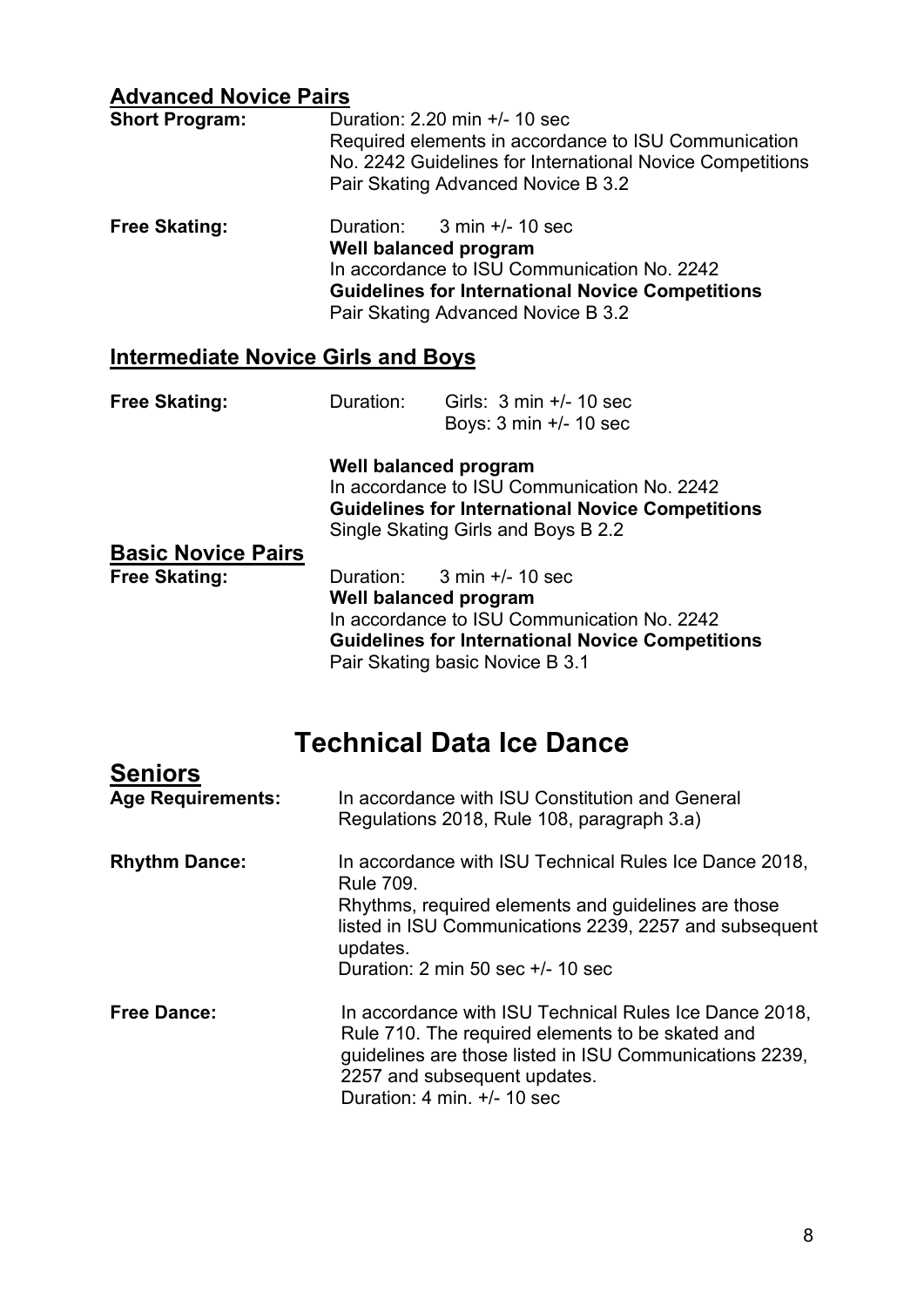## *Juniors*

| <b>Age Requirements:</b> | In accordance to ISU Constitution and General<br>Regulations 2018, Rule 108, paragraph 3.b).                                                                                                                                                                                                                |
|--------------------------|-------------------------------------------------------------------------------------------------------------------------------------------------------------------------------------------------------------------------------------------------------------------------------------------------------------|
| <b>Rhythm Dance:</b>     | In accordance with ISU Technical Rules Ice Dance 2016,<br>Rule 709 and all pertinent ISU Communications.<br>Rhythms, required elements and guidelines are those<br>listed in ISU Communication 2239, 2241, 2257 and<br>subsequent updates.<br>Duration: $2 \text{ min } 50 \text{ sec } +/- 10 \text{ sec}$ |
| <b>Free Dance:</b>       | In accordance with ISU Technical Rules Ice Dance 2018,<br>Rule 710. The required elements to be skated and<br>guidelines are those listed in ISU Communications 2239,<br>2257 and subsequent updates.<br>Duration: $3 \text{ min } 30 \text{ sec } +/- 10 \text{ sec}$                                      |

## *Advanced Novices*

| <b>Age Requirements:</b> | both partners have reached the age of ten (10) and have<br>not reached the age of fifteen (15) for girls and seventeen<br>(17) for boys                                                                                                                                                                                                                                                                                                                                                                                                                    |
|--------------------------|------------------------------------------------------------------------------------------------------------------------------------------------------------------------------------------------------------------------------------------------------------------------------------------------------------------------------------------------------------------------------------------------------------------------------------------------------------------------------------------------------------------------------------------------------------|
| <b>Pattern Dance:</b>    | In accordance with ISU Communications No. 2242, 2257<br>and subsequent updates.<br>The following two Pattern Dances are to be skated:<br>Group 3:<br>#13 Starlight Waltz<br>#19 Quickstep<br>Couples shall provide their own music for all Pattern<br>Dances.<br>Levels explanation:<br>For Pattern Dances, there will be 2 Key Points described<br>and up to Level 3 will be evaluated.<br>Calling specifications and Key Point features for Pattern<br>Dances according to ISU Communications 2242, 2257<br>and subsequent updates.                      |
| <b>Free Dance:</b>       | In accordance with ISU Technical Rules Ice Dance 2018<br>Rule 710 and ISU Communications No. 2239, 2242, 2257<br>and subsequent updates.<br>Duration: $3 \text{ min} +/- 10 \text{ sec}$<br>Levels explanation:<br>In all Required Elements (except Choreographic Element),<br>Level 3 is the maximum level the Advance Novice couple<br>may receive. Only features up to Level 3 will be counted.<br>Any additional features the couple chooses to perform will<br>not count for Level requirements and will be ignored by the<br><b>Technical Panel.</b> |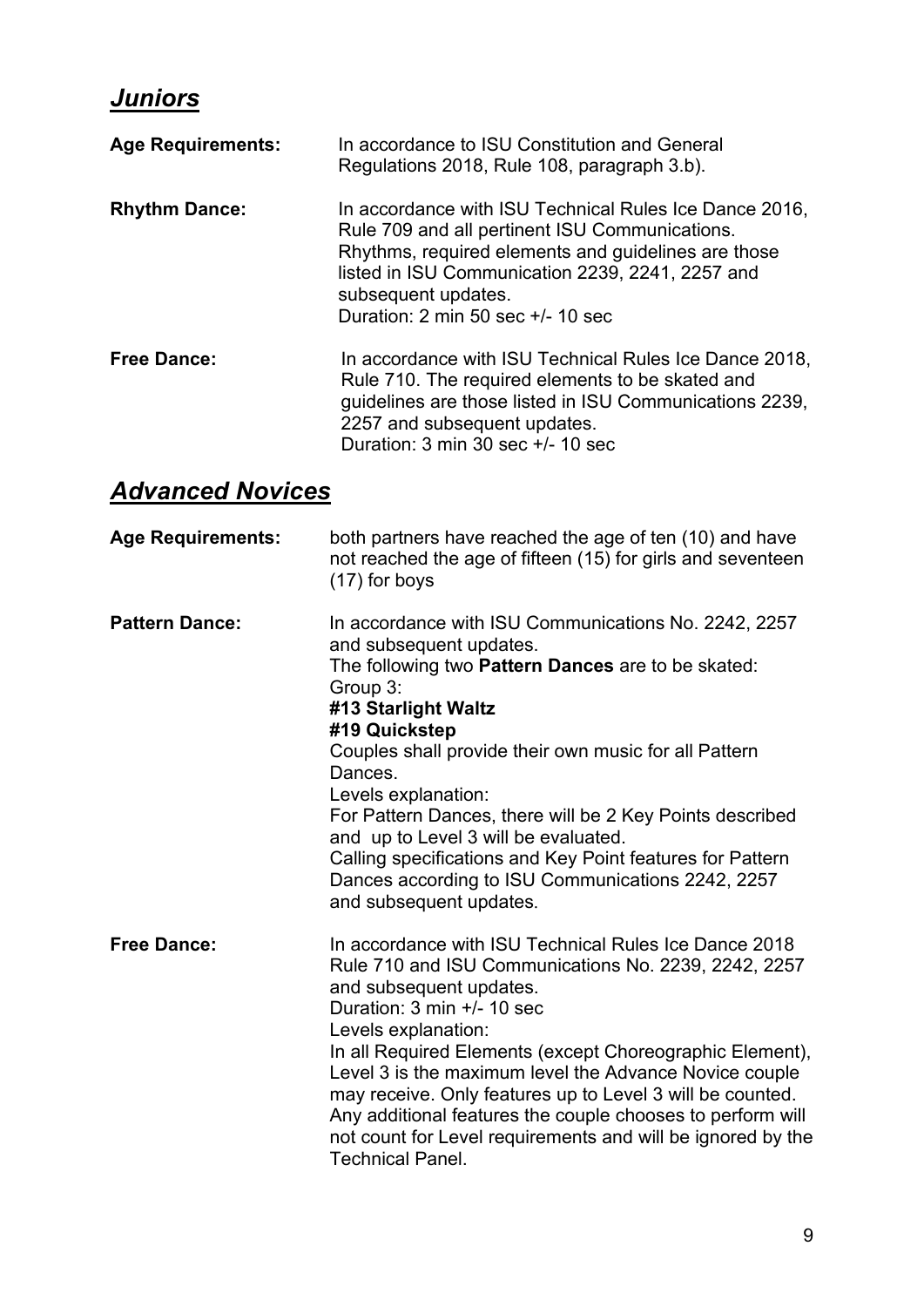## *Intermediate Novices*

| Age requirements:     | by July 1, preceding the competition both partners have<br>not reached the age of fifteen (15)                                                                                                                                                                                                                                                                                                                                                                                                                                                                                                                               |
|-----------------------|------------------------------------------------------------------------------------------------------------------------------------------------------------------------------------------------------------------------------------------------------------------------------------------------------------------------------------------------------------------------------------------------------------------------------------------------------------------------------------------------------------------------------------------------------------------------------------------------------------------------------|
| <b>Pattern Dance:</b> | In accordance with ISU Communications 2239, 2242,<br>2257 and subsequent updates. One of the two groups<br>announced for the season shall be drawn before the first<br>practice of the competition.<br>◊ Group 2: Fourteenstep and Tango<br>♦ Group 3: Foxtrot and European Waltz<br>Couples shall provide their own music for all Pattern<br>Dances.<br>Levels explanation:<br>For Pattern Dances, there will be 1 Key Point described<br>and up to Level 2 will be evaluated. Calling specifications<br>and Key Point features for Pattern Dances according to<br>ISU Communications 2242, 2257 and subsequent<br>updates. |
| <b>Free Dance:</b>    | Duration: 2:30 min +/- 10 sec In accordance with ISU<br>Technical Rules Ice Dance 2018, Rule 710 and ISU<br>Communications 2239, 2242, 2257 and subsequent<br>updates of this ISU Communication.<br>Levels explanation:<br>In all required elements (except Choreographic Element),<br>Level 2 is the maximum level the Intermediate Novice<br>couple may receive. Only features up to Level 2 will be<br>counted. Any additional features the couple chooses to<br>perform will not count for Level requirements and will be<br>ignored by the Technical Panel.                                                             |
| <b>Basic Novices</b>  |                                                                                                                                                                                                                                                                                                                                                                                                                                                                                                                                                                                                                              |
| Age requirements:     | by July 1. preceding the competition both partners have<br>not reached the age of fifteen (13)                                                                                                                                                                                                                                                                                                                                                                                                                                                                                                                               |
| <b>Free Dance:</b>    | Duration: $2 \text{ min. } +/- 10 \text{ sec}$<br>In accordance with ISU Technical Rules Ice Dance 2018,<br>Rule 710 and ISU Communication 2239, 2242, 2257 and<br>subsequent updates<br>Levels explanation:<br>In all required elements (except Choreographic Element),<br>Level 1 is the maximum level the Basic Novice couple may<br>receive. Only features up to Level 1 will be counted. Any<br>additional features the couple chooses to perform will not<br>count for Level requirements and will be ignored by the<br><b>Technical Panel.</b>                                                                        |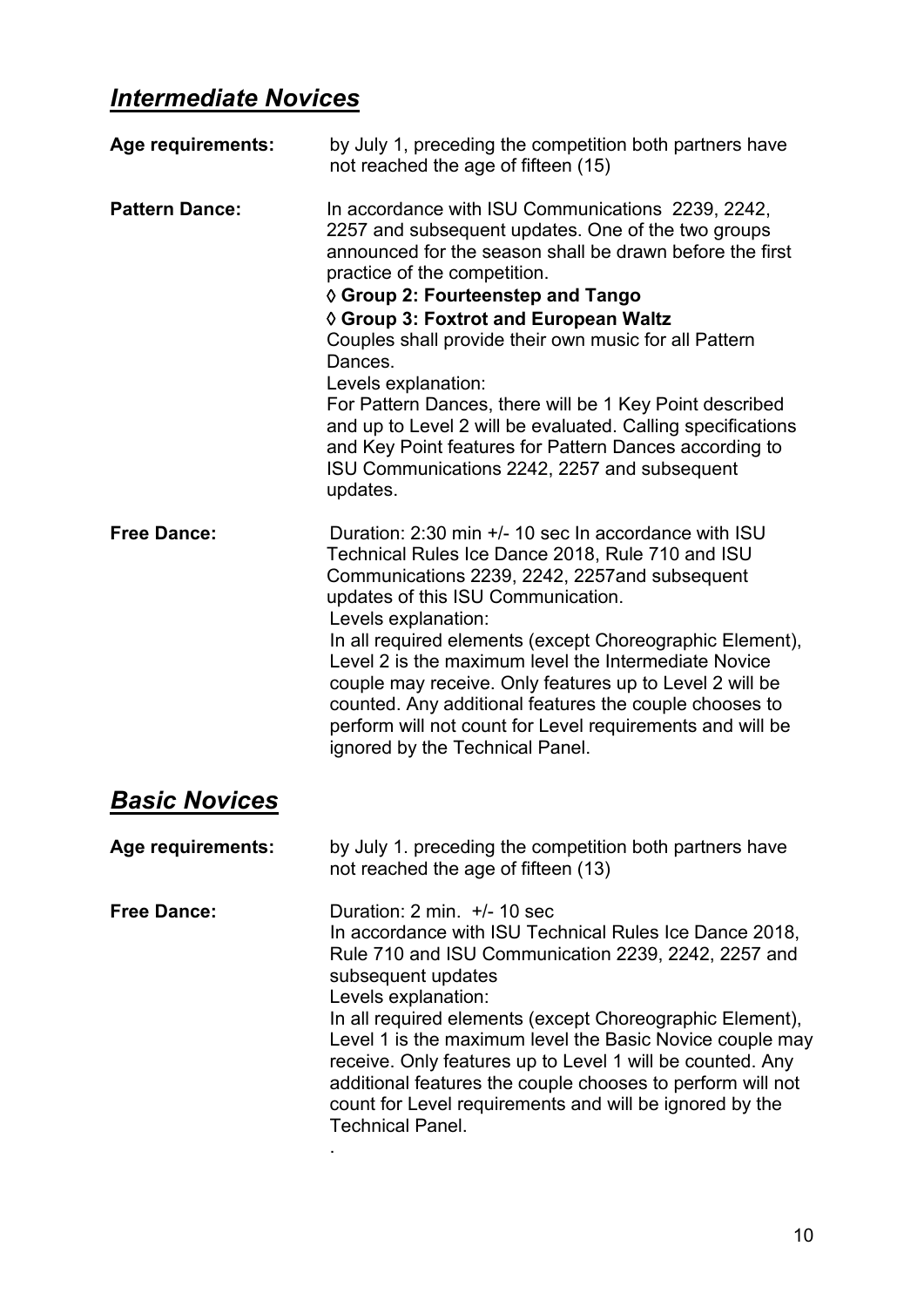#### **Music**

All Competitors shall furnish competition music of excellent quality on CD or MP3 format. In accordance with Rule 343 all units must show the Competition event, the Competitors name, the Members name and the exact running time of the Music (not skating time) including any starting signal, and must be submitted at the time of registration.

#### **Planned Program Sheet**

Attached "Planned Program Sheets" (Appendix B) have to be filled in precisely and must return together with the entry forms (Appendix A) to the Organizing Committee in time.

#### **Program Monitoring**

#### **for Advanced Novice, Intermediate Novice and Basic Novice Categories**

As a project of the ISU Development Program it is planned that after conclusion of the respective events ISU Officials give Feedback to Advanced Novices of all disciplines, to Intermediate Novices in Singles and Ice Dance and to Basic Novice Pair- and Ice Dance couples, by evaluating their programs via video in presence of their coaches. Special entry forms are provided under **Appendix C.** A special schedule will be established and published. The participation is free of charge.

#### **Coaches Seminar**

#### **for Advanced, Intermediate and Basic Novice Skaters**

As an additional project of the ISU Development Program seminars for coaches of all Novice single and pair skaters and ice dancers are planned ahead of the respective competitions. The main focus of these seminars is to explain to the coaches, what judges and officials are looking for, when they evaluate the programs of Novice skaters. Entry forms are provided under **Appendix C.** A special schedule will be published. The participation is free of charge.

#### **BAYERISCHER EISSPORT- VERBAND e.V.**

Sissy Krick Judith Verständig *Chair Figure Skating*